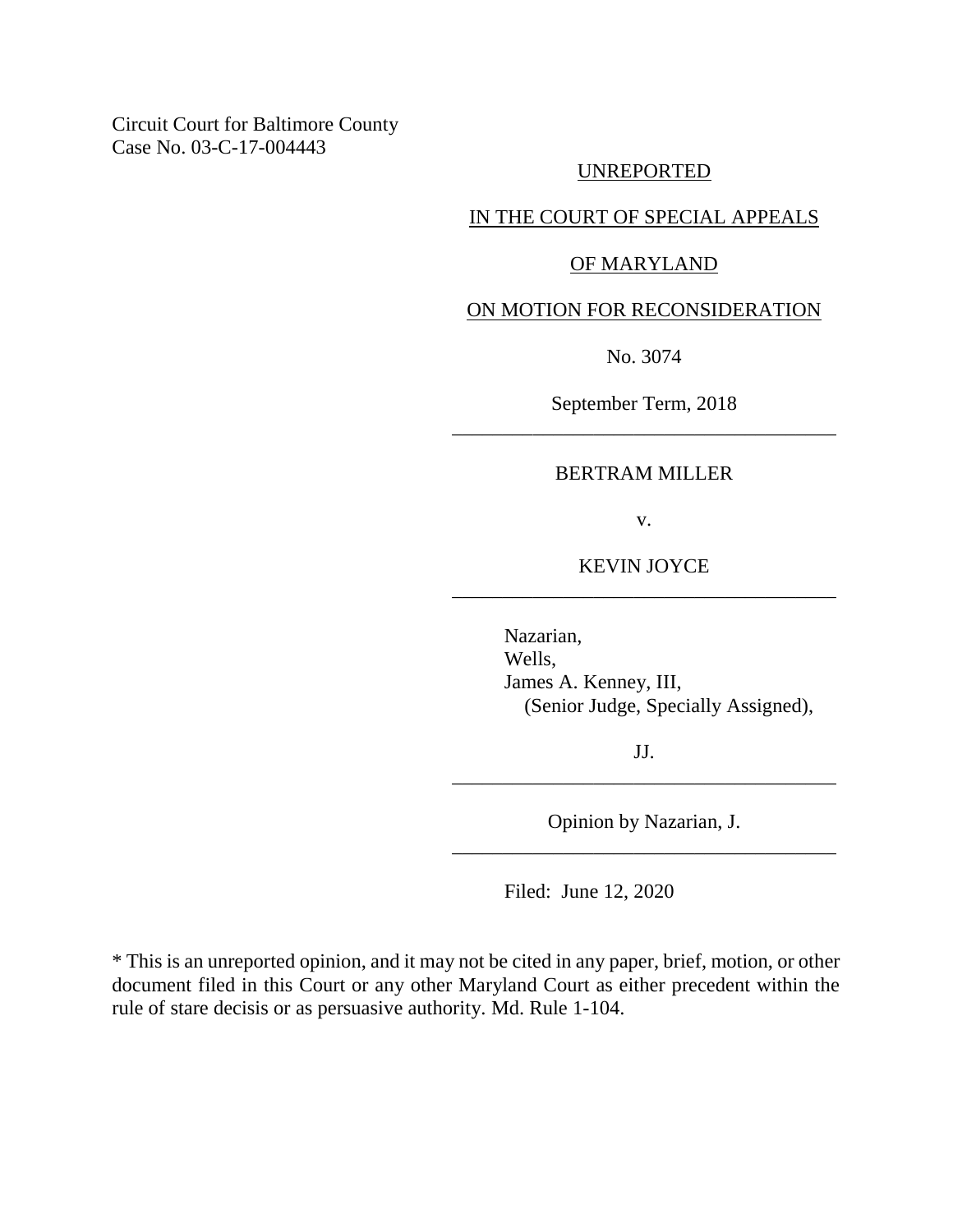Dr. Bertram Miller, acting *pro se*, filed a complaint in the Circuit Court for Baltimore County against Kevin Joyce, an attorney who had represented him during the early pre-trial stages of (ultimately unsuccessful) litigation against Dr. Miller's former employer. After discovery, Mr. Joyce moved for summary judgment on the grounds that Dr. Miller's malpractice claim was not filed within the statute of limitations, that he failed to proffer expert testimony to attest to the standard of care, and that he failed to provide factual support for a conclusion that Mr. Joyce's conduct caused Dr. Miller to suffer damages. The circuit court agreed and entered judgment in favor of Mr. Joyce. Dr. Miller appeals and we affirm.

### **I. BACKGROUND**

On January 10, 2010, Dr. Miller retained Mr. Joyce to represent him in connection with an employment-related dispute with the Board of Education of Baltimore County (the "Board"). Until his retirement that year, Dr. Miller was a high school mathematics teacher. On January 11, 2010, on behalf of Dr. Miller, Mr. Joyce filed a complaint in the circuit court against the Board and several other defendants. On May 12, 2010, Mr. Joyce filed a motion for a temporary restraining order ("TRO"), asking the court to enjoin the Board from proceeding with its termination process against Dr. Miller until it provided him with an internal appeal process. The court denied the request for a TRO on June 29, 2010. Dr. Miller retired that day, and claims he did so because he didn't want to risk losing all his retirement benefits.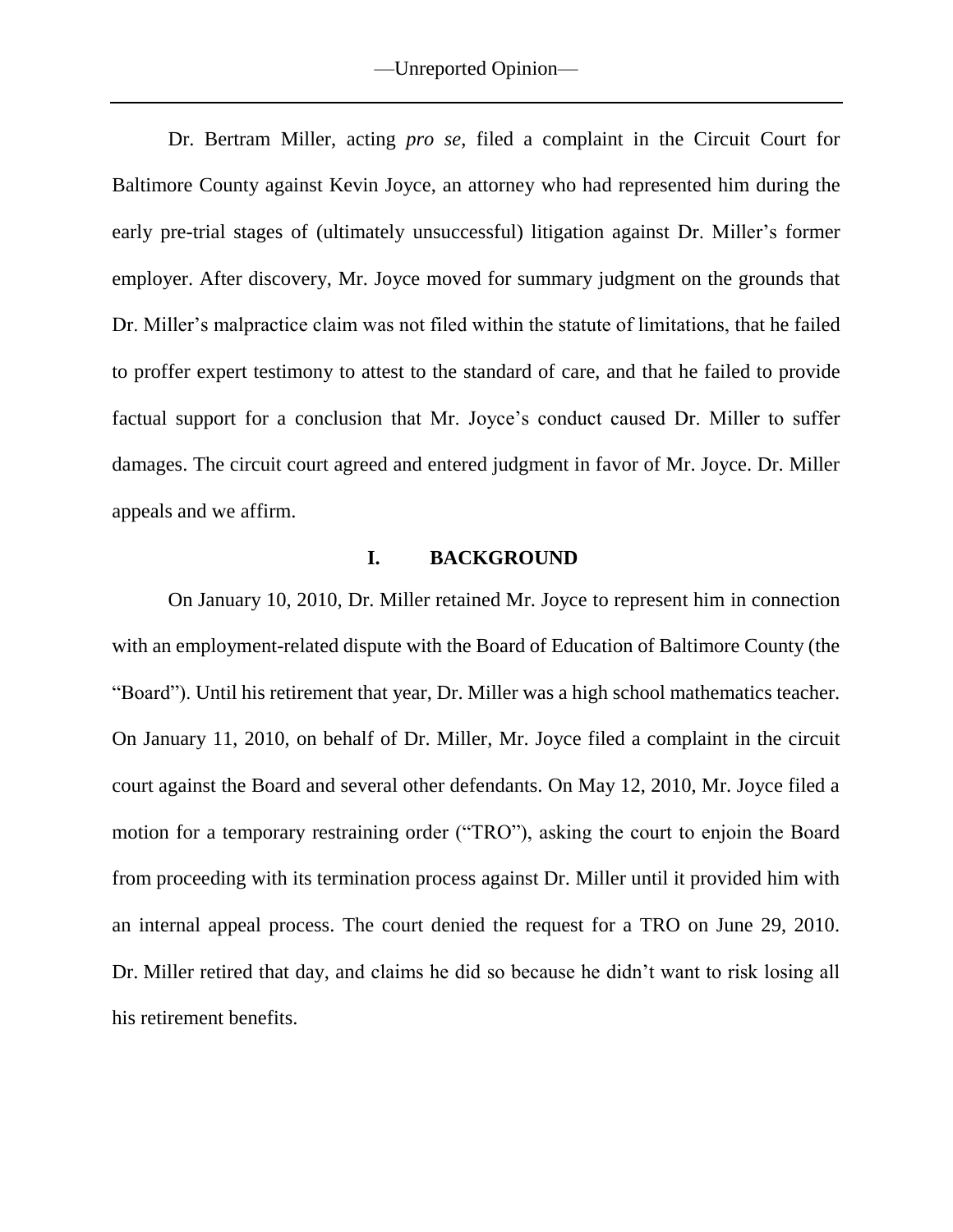—Unreported Opinion—

On September 30, 2010, Mr. Joyce filed a second, ten-count complaint against the Board on behalf of Dr. Miller. On January 20, 2012, the court granted summary judgment on the first nine counts, among them a count alleging discrimination, but ruled that Count 10, Breach of Contract, would proceed to trial. Mr. Joyce withdrew from the representation before trial, and Dr. Miller represented himself at trial. On May 14, 2014, the jury found that although the Board breached the terms of its contract with Dr. Miller, he was not entitled to damages because he had retired voluntarily before the appeals process concluded, and therefore had not been constructively terminated from his position. Dr. Miller appealed that verdict to this Court, and we affirmed. *Miller v. Board of Education of Baltimore County*, No. 1853, Sept. Term 2014 (Md. App. Sept. 2, 2016).

On May 5, 2017, Dr. Miller filed a complaint for legal malpractice against Mr. Joyce, also in the Circuit Court for Baltimore County. His complaint is difficult to follow, but he seems to assert three instances in which, he claims, Mr. Joyce committed malpractice. *First*, he contends that Mr. Joyce should have informed him that retiring would deprive him of standing in a breach of contract action against the Board. *Second*, he claims that Mr. Joyce "fail[ed] to appropriately support the discrimination count-did not provide the court with that appropriate support during the ensuing 13 months before the November 10, 2011 hearing, did not present appropriate support at the hearing, and did not provide the court with appropriate support either after the hearing or even in a motion for reconsideration." Dr. Miller says that Mr. Joyce should have obtained affidavit support for alleged acts of discrimination by his supervisor: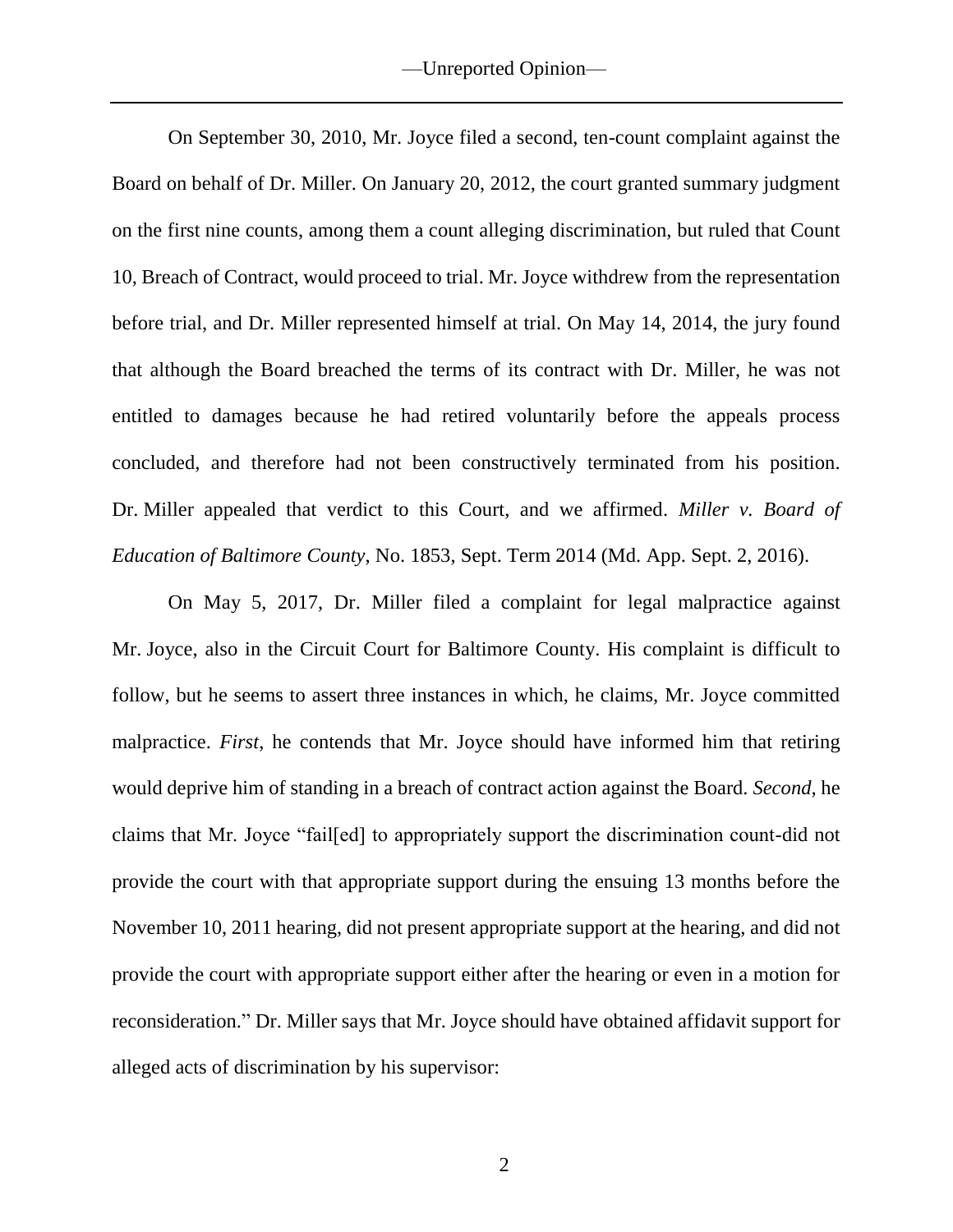18. Ms. Dowling testified that Miller's math department chairman, Ms Theresa Vaccaro, had regularly referred to Miller as a) "Dirty Jew", b) "Smelly Jew", and c) "F\*\*\*ing  $Jew$ " . . . .

19. In Ms. Dowling's presence, Ms. Vaccaro said, "Miller hates women because we bleed 'cause he's a Jew."

20. In Ms. Dowling's presence, Ms. Vaccaro bribed players on her girl's volleyball team with more playing time and starting positions if they would have their parents complain to the principal against Dr. Miller.

21. In Ms. Dowling's presence, Ms. Vaccaro surreptitiously entered Miller's classroom and placed a lemon with pins stuck into it (a voodoo-like intimidation symbol) on Miller's desk.

And *finally*, Dr. Miller alleged that Mr. Joyce should have included, in an amended complaint, a count alleging that the Board violated his due process rights when it failed to provide him with an administrative appeal process.

On March 1, 2018, Mr. Joyce moved for summary judgment on three grounds:

(1) expert testimony was required to establish whether the standard of care was breached and whether the breach caused damages regarding the discrimination claim, and Dr. Miller never retained an expert; (2) Dr. Miller's complaint was not timely; and (3) Dr. Miller failed to plead facts that could connect Mr. Joyce's alleged negligence to Dr. Miller's damages. The circuit court convened a hearing on August 21, 2018.<sup>1</sup>

 $\overline{a}$ 

 $<sup>1</sup>$  As the circuit court explains, there was a minor hiccup in getting to the hearing, but it was</sup> resolved:

Considered as the Motion for Summary Judgment and Response are the following: (1) the motion for summary judgment filed 3/1/2018; (2) a Response filed 3/14/2018; (3) A Motion to Alter or Amend a Judgment under Rule 2-534 filed 3/18/2018 and a Motion for New Trial filed 3/18/2018; (4) a Response to the Motion to Alter or Amend; (5) A Supplement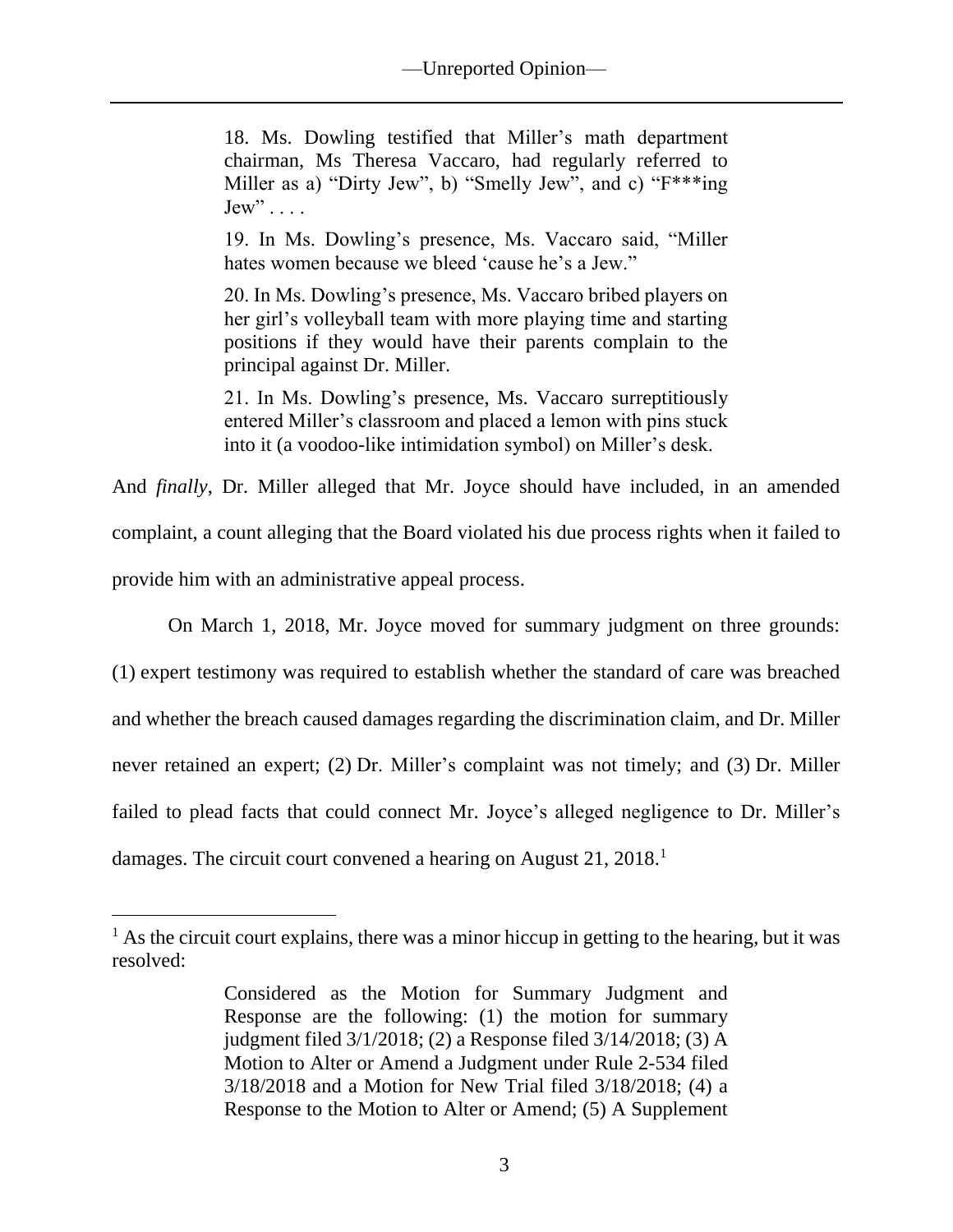On October 19, 2018, the circuit court granted summary judgment in favor of Mr. Joyce. With regard to the discrimination claim, the court held that Dr. Miller could not, as a matter of law, establish the relevant standard of care and a breach without expert testimony. The court also found that the date of alleged injury was January 20, 2012, when summary judgment in the action for discrimination was docketed, and that Dr. Miller's legal malpractice claim, filed on May 5, 2017, was untimely. And the court concluded as well that there was no evidence to support a finding that Mr. Joyce proximately caused any damage to Dr. Miller by failing to advise him of the consequences of retiring. Dr. Miller noted this timely appeal.

#### **II. DISCUSSION**

On appeal, Dr. Miller argues that the circuit court erred in granting summary

judgment in favor of Mr. Joyce, and raises three issues for our review that we rephrase.<sup>2</sup>

<sup>2</sup> Dr. Miller phrased the Questions Presented in his brief as follows:

 $\overline{a}$ 

1. In granting summary judgment, did the judge err by considering the limitations defense only with respect to Joyce's failure to support the discrimination account and not consider Joyce's other acts of malpractice which were not barred by limitations?

to the Plaintiff's Motion to Alter or Amend filed 5/8/2018; and (6) a Response to the Supp to the Motion to Alter filed 5/7/2018[].

The undersigned judge erroneously ruled on the motion for summary judgment and the response without granting [Dr. Miller] a hearing, which hearing he requested and to which he was entitled. Thus, the positions in all the papers filed by [Dr. Miller]. As stated above, are considered as his response and the positions in all the papers filed by [Mr. Joyce] are considered as his motion for summary judgment.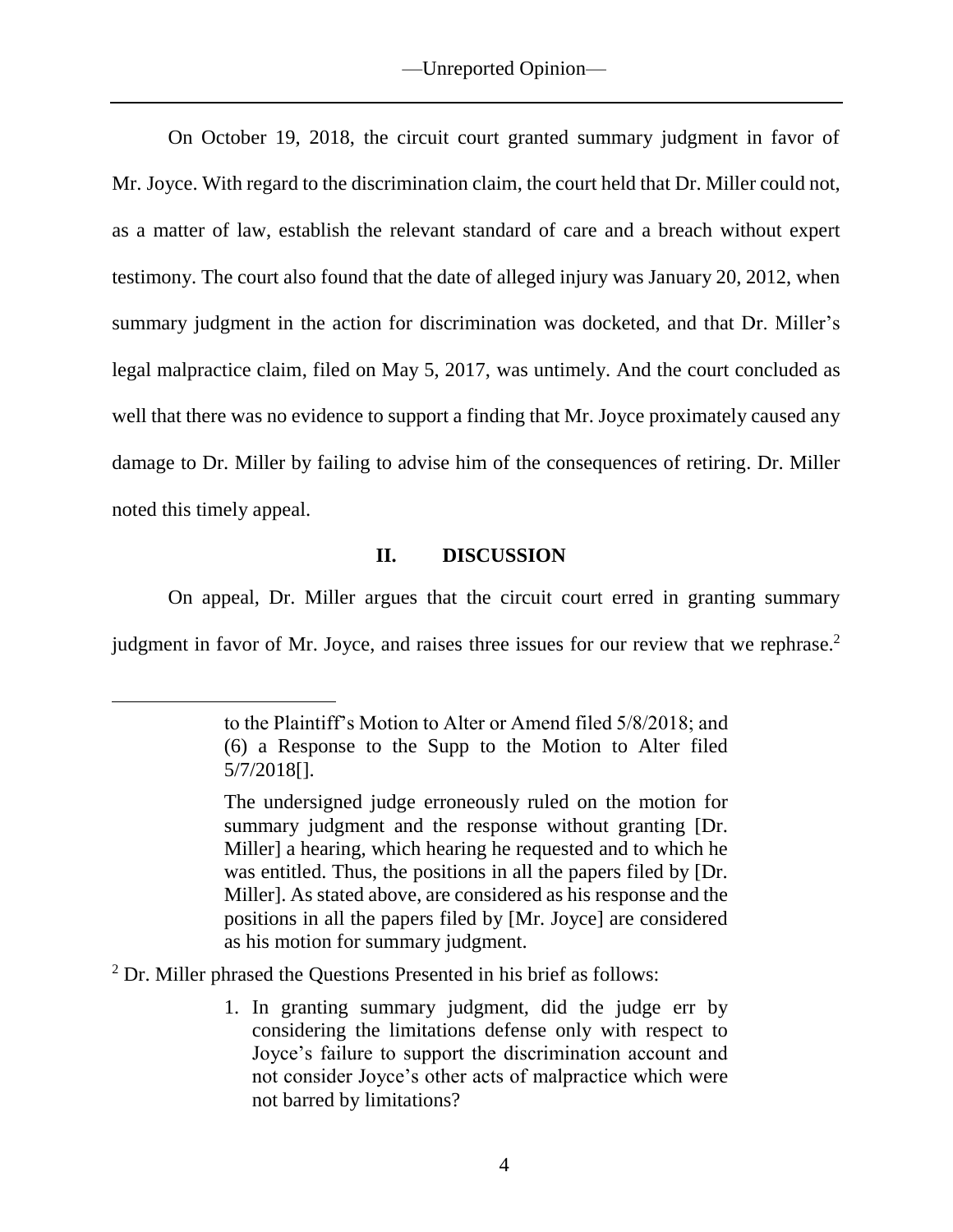*First*, Dr. Miller asserts that his legal malpractice claim was timely. *Second*, Dr. Miller argues that an expert witness was not a prerequisite to his legal malpractice claim. *Third*, Dr. Miller argues that we should craft a new rule requiring a court, in legal malpractice claims where it finds an expert is needed, to grant a *pro se* plaintiff a 30-day or 45-day continuance to obtain an expert witness before granting summary judgment in favor of the opposing party.

Summary judgment is appropriate when "there is no genuine dispute of material fact" and the moving party "is entitled to judgment as a matter of law." Md. Rule 2-501(f). We review *de novo* the circuit court's decision to grant summary judgment. *Mathews v. Cassidy Turley Md., Inc.*, 435 Md. 584, 598 (2013). We "consider the record in the light most favorable to the non-moving party and consider any reasonable inferences that may be drawn from the undisputed facts against the moving party." *Id.* We hold that the circuit court granted summary judgment properly in favor of Mr. Joyce, and affirm. Although we conclude that Dr. Miller did not file his claim within the statute of limitations, which would

<sup>2.</sup> In granting summary judgment, did the judge err in ruling that the Plaintiff's malpractice claim required expert testimony to a) establish the defendant's negligence, b) establish that the defendant's negligent act(s) were the proximate cause of the Plaintiff's damage, and c) predict the likelihood of success of the Plaintiff's case?

<sup>3.</sup> Did the judge err when, after ruling that the facts of the case required the provision of testimony from an expert witness, he granted summary judgment without offering a continuance to Miller so that he could obtain an expert witness or have the case dismissed?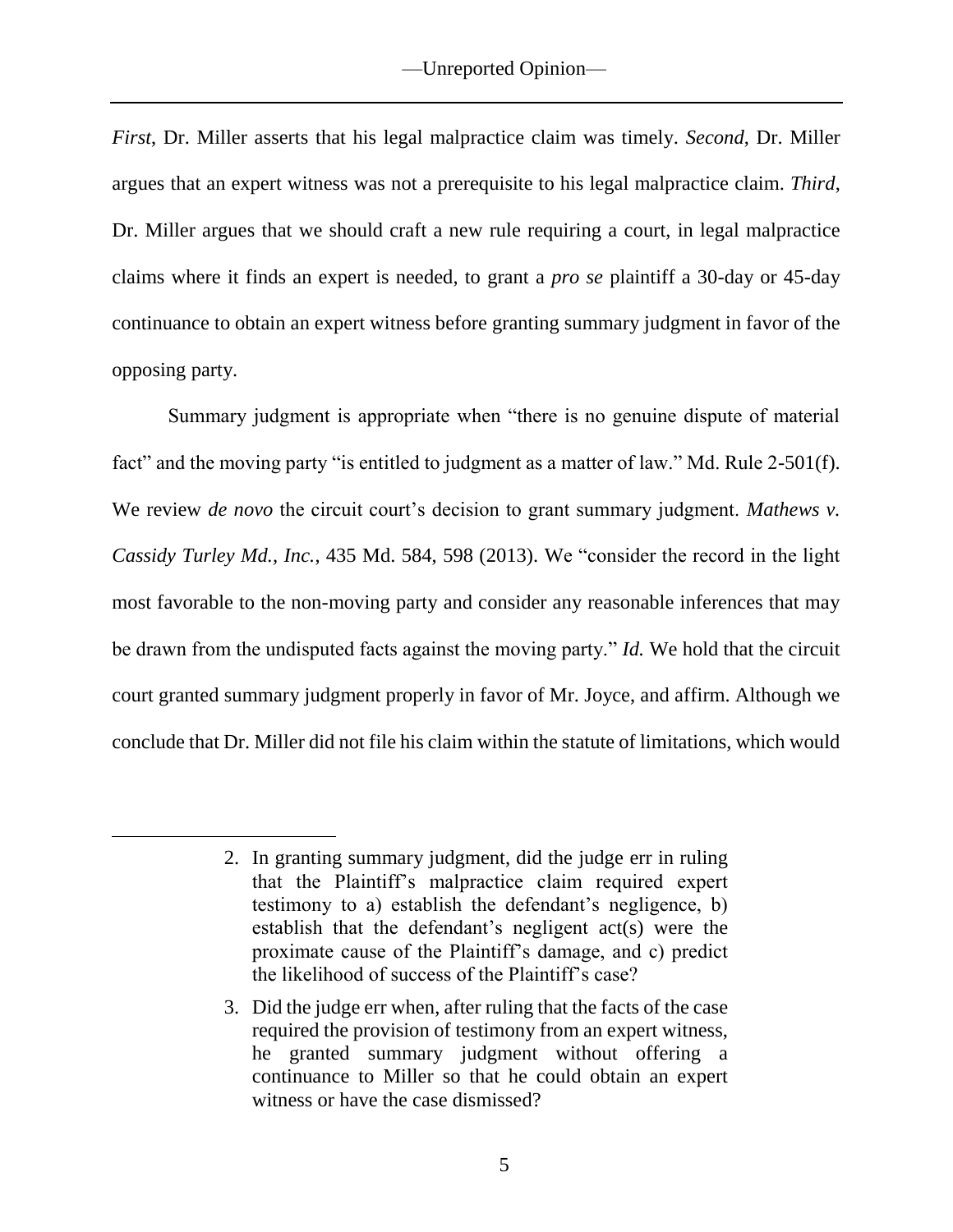ordinarily end our inquiry, we address each of his arguments in turn.

# **A. Dr. Miller Failed To File His Claim On Time.**

In support of his position that his complaint for legal malpractice was filed within the limitations period, Dr. Miller argues that the circuit court erred in only considering Mr. Joyce's failure to provide evidence supporting the discrimination count, rather than considering other acts of alleged malpractice that, he says, occurred later. In his brief, Dr. Miller lists instances of malpractice and the dates on which he asserts he became aware of them:

- 1. Miller became aware in January 2012 that Joyce had failed to support the discrimination count with required evidence.
- 2. Miller became aware on May 15, 2014 that his June 2010 retirement had evaporated his standing to sue for breach of contract.
- 3. Miller became aware in March 2018 that Joyce had known as of June 3, 2010 that Department Chairperson Vaccaro had perpetrated the voodoo hate crime and had bribed students to defame him.
- 4. Miller became aware on May 9, 2014 that the trial judge had denied his timely-filed pre-trial motion to add a count for [the Board's] violation of his  $[$ ]  $14<sup>th</sup>$  Amendment due process rights.
- 5. Miller became aware in April 2014 that Joyce had not filed a count for [the Board's] Accardi Rule violation.
- 6. Miller became aware on May 9, 2014 that Joyce had not discovered that [the Board] had never investigated the voodoo attack perpetrated by Miller's superior.

Looking at the three instances of malpractice alleged in his complaint, though, we agree

with the circuit court that the complaint was untimely.

The purpose behind statutes of limitations is "to provide adequate time for a diligent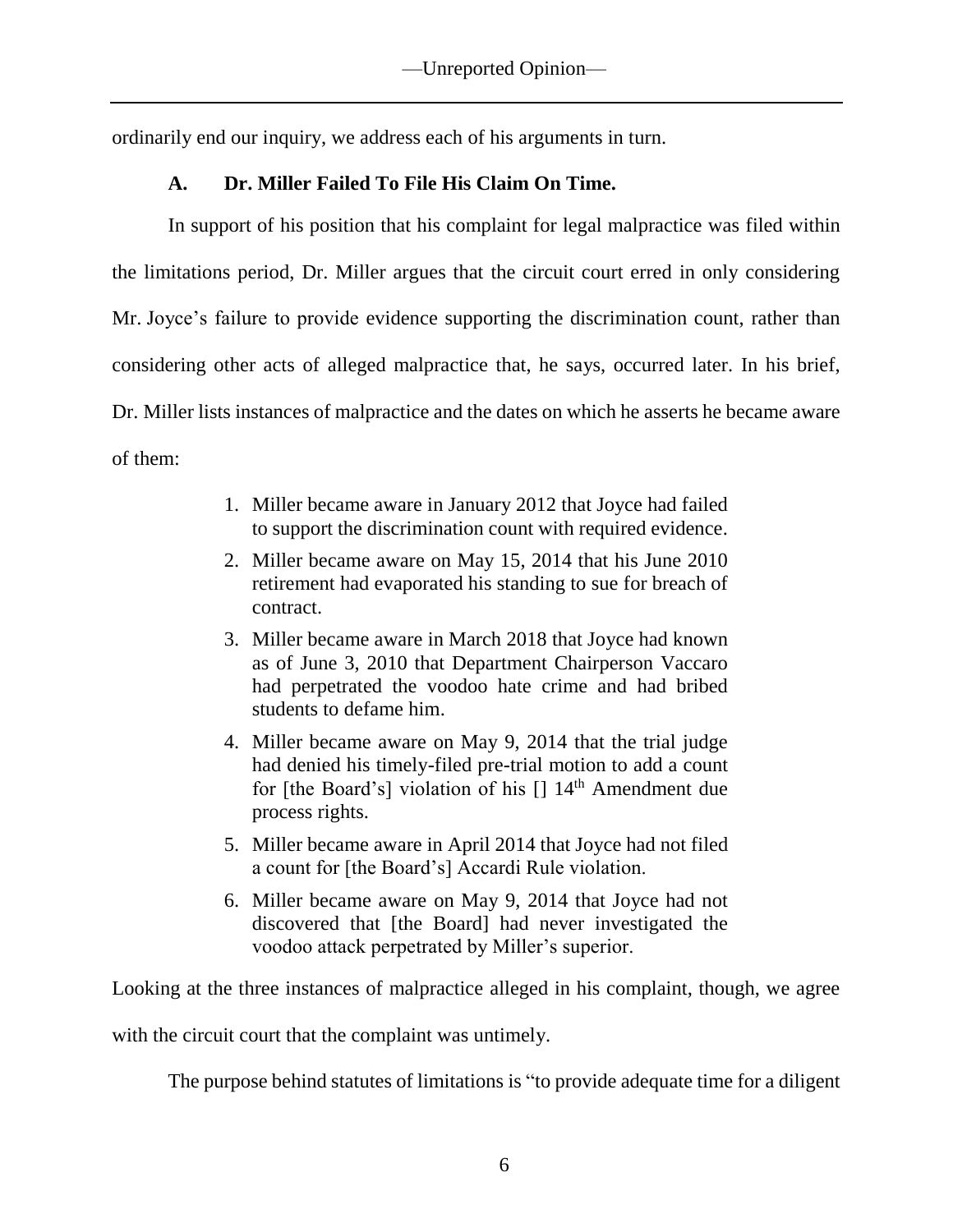plaintiff to bring suit as well as to ensure fairness to defendants by encouraging prompt filing of claims." *Hecht v. Resolution Trust Corp.*, 333 Md. 324, 338 (1994). They balance the interests between a plaintiff who pursues his claim diligently while allowing repose to a potential defendant. *Doe v. Maskell*, 342 Md. 684, 679 (1996); *Pennwalt Corp. v. Nasios*, 314 Md. 433, 437–38 (1988). They "ensure fairness by preventing 'stale' claims." *Edmonds v. Cytology Servs. of Md., Inc.*, 111 Md. App. 233, 244 (1996). "Statutes of limitation find their justification in necessity and convenience rather than in logic. They represent expedients rather than principles." *Maskell*, 342 Md. at 689 (citations omitted).

In legal malpractice cases, the Court of Appeals has "established the discovery rule– the rule that the cause of action accrues when the claimant discovers or reasonably should have discovered that he has been wronged." *Watson v. Dorsey*, 265 Md. 509, 512 (1972). Ordinarily, the dispositive issue is "when [] the [claimant was] put on notice that she may have been injured." *Russo v. Ascher*, 76 Md. App. 465, 470 (1988). "[B]eing on notice means having knowledge of circumstances which would cause a reasonable person in the position of the plaintiff to undertake an investigation which, if pursued with reasonable diligence, would have led to knowledge of the alleged [wrong]." *Id.* (internal citation and quotations omitted).

When determining whether a statute of limitations accrues in a particular instance, we do so "with awareness of the policy considerations unique to each situation." *Hecht*, 333 Md. at 338. Accrual can be a question of law, fact, or both:

> When a cause of action accrues is usually a legal question for the court. When the question hinges on the resolution of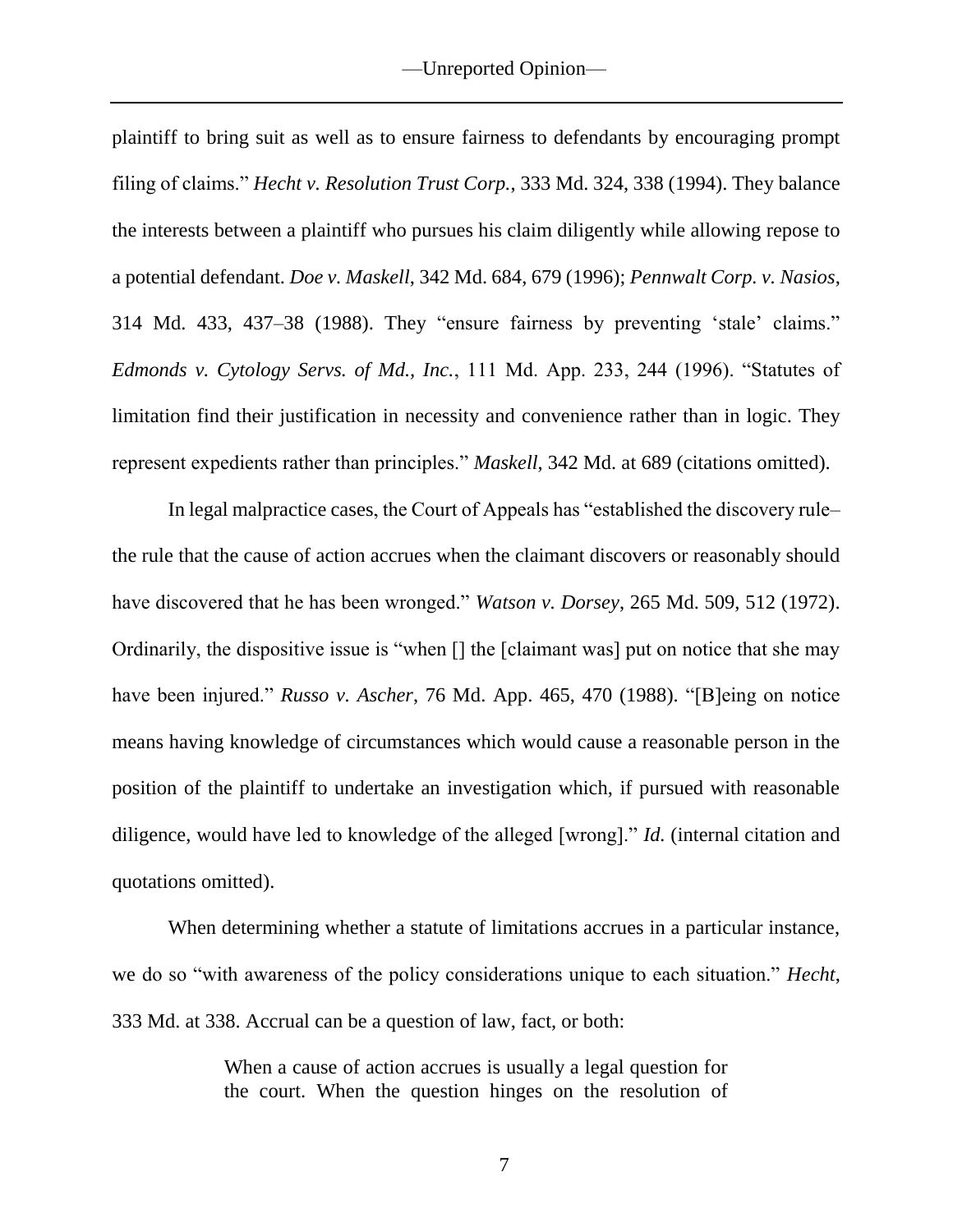disputed facts, however, it is for the fact-finder to decide. Depending on the nature of the assertions being made with respect to the limitations plea, the determination [of whether the action is barred] may be solely one of law, solely one of fact, or one of law and fact.

*Moreland v. Aetna U.S. Healthcare, Inc.*, 152 Md. App. 288, 296 (2003) (citations omitted).

Dr. Miller asserts that he only realized the harm stemming from the failure to advise him that retirement deprived him of standing to sue for breach of contract when the jury returned a verdict against him on May 15, 2014.<sup>3</sup> We disagree. Dr. Miller knew or should have known of this alleged harm when he opposed the Board's summary judgment motion in his case against the Board. His memorandum in opposition, filed on October 17, 2012, stated that "Dr. Miller could ask for an administrative hearing–from an entity that had already effectively denied Dr. Miller several such hearing [*sic*]–and in doing so insure [*sic*] he was terminated, or retire under protest and at least preserve his retirement benefits." Dr. Miller knew no later than this filing that his decision to retire affected his breach of contract claim against the Board. He needed to file his claim regarding this issue by October 17, 2015, and he didn't.

With regard to the discrimination claim, Dr. Miller asserts that the continuous representation rule (or "continuation of events" theory) applies to this case because Mr. Joyce was working on contingency, and the statute of limitations did not begin running

 $\overline{a}$ 

<sup>&</sup>lt;sup>3</sup> Dr. Miller and Mr. Joyce had an attorney/client relationship that began sometime in January 20, 2010 and ended once and for all on May 7, 2014.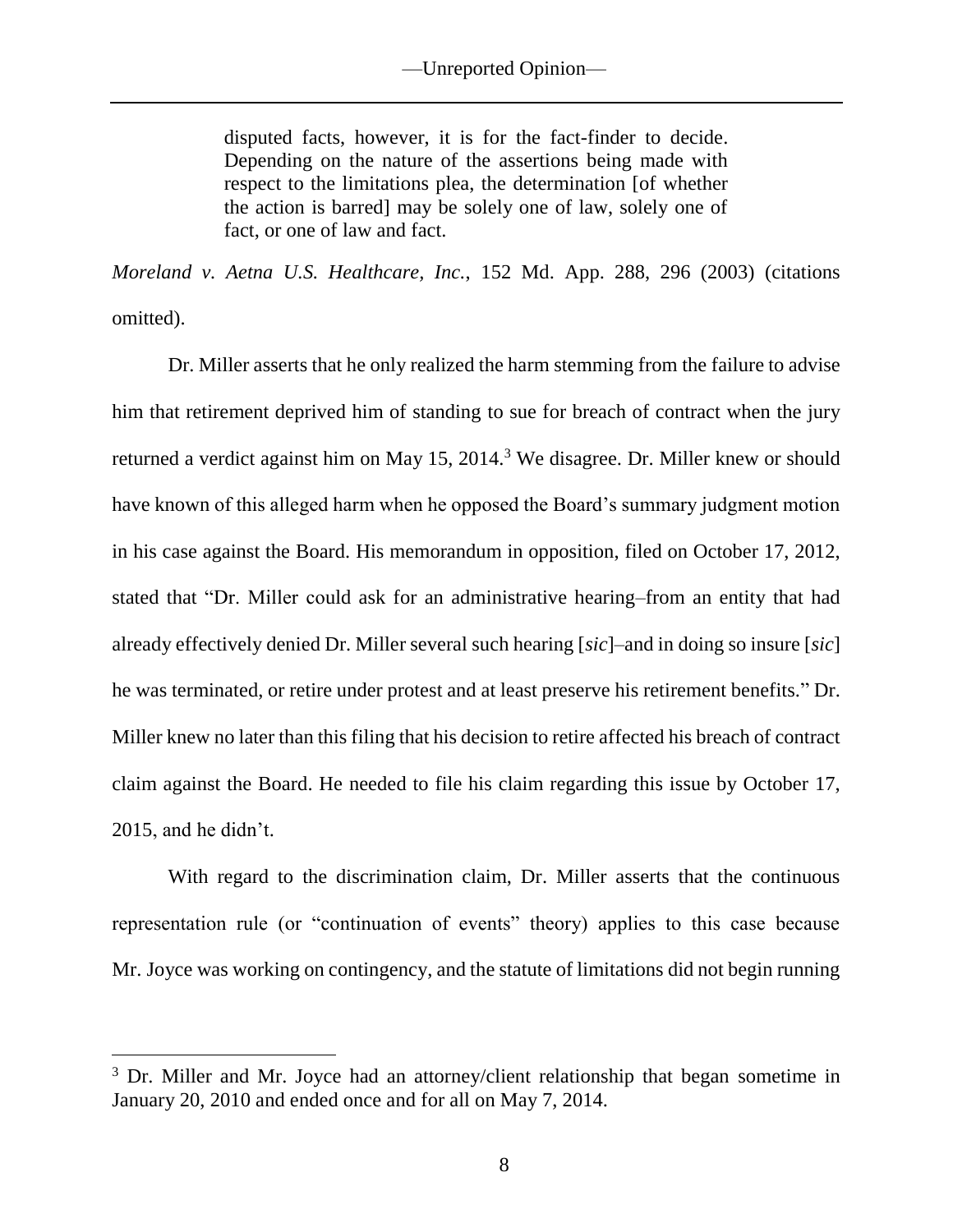until this Court rendered a decision, on June 27, 2016, in Dr. Miller's case against the Board. We disagree. Dr. Miller cites no authority, and we can find none, to support the proposition that because Mr. Joyce was working on contingency, the continuation of events theory defeats the discovery rule. The inquiry under the discovery rule is when Dr. Miller knew or should have known that he was harmed from Mr. Joyce's failure to bring the discrimination claim. And he knew or should have known that when summary judgment was granted in favor of the Board on that claim on January 20, 2012. He needed to file his claim for malpractice on this issue by January 20, 2015, and he didn't.

With regard to the alleged due process violation, Dr. Miller asserts that limitations began to run on May 9, 2014, when the trial court denied his pretrial motion to add a count for violation of due process against the Board. We disagree. It's undisputed that on May 12, 2010, Mr. Joyce filed a motion asking the circuit court to enter a temporary restraining order to delay termination proceedings to give Dr. Miller an opportunity to complete the administrative appeal process. The court denied the motion, and it's undisputed that on September 30, 2010, Mr. Joyce filed a second revised complaint that alleged ten counts against the Board but didn't include a claim for violation of due process. At that point, when Mr. Joyce filed the second revised complaint without the due process claim, Dr. Miller was on notice of this alleged form of malpractice. He had until September 30, 2013 to file a claim to that effect, and he didn't.

### **B. Dr. Miller Needed An Expert To Support His Legal Malpractice Claim.**

"To prevail on a claim for legal malpractice, a former client must prove '(1) the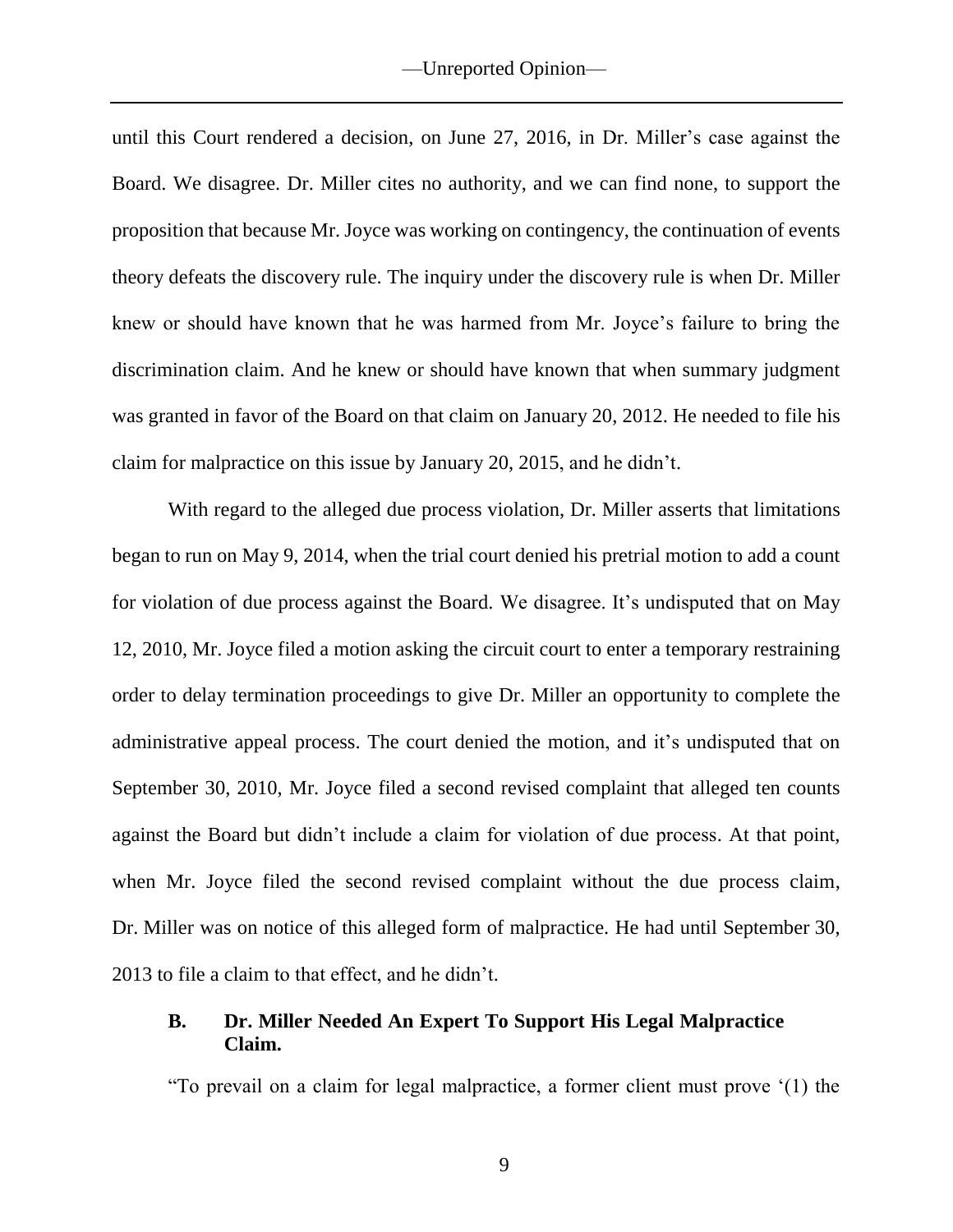attorney's employment, (2) the attorney's neglect of a reasonable duty, and (3) loss to the client proximately caused by that neglect of duty.'" *Suder v. Whiteford, Taylor & Preston, LLP*, 413 Md. 230, 239 (2010) (*quoting Thomas v. Bethea*, 351 Md. 513, 528–29 (1998)). Just like any other negligence claim, a legal malpractice plaintiff must prove duty, breach, proximate cause, and damages. *Supik v. Bodie, Nagle, Dolina, Smith & Hobbs, P.A.*, 152 Md. App. 698, 717 (2003). In other words, "the plaintiff bears the burden of overcoming the presumption that due skill and care were used." *Crockett v. Crothers*, 264 Md. 222, 224 (1972). But where a plaintiff is unable to point to facts that support each element of the claim, a defendant may prevail on a summary judgment motion. *Supik*, 152 Md. App. at 717 ("The absence of any one of those elements will defeat a cause of action in tort.").

Generally speaking, the elements of a legal malpractice claim cannot be proven without expert testimony, subject to a few narrow exceptions. *See Franch v. Ankney*, 341 Md. 350, 357 n.4 (1996). "[A]llegations of professional malpractice require expert testimony[] because the intricacies of professional disciplines generally are beyond the ken of the average layman." *Catler v. Arent Fox, LLP*, 212 Md. App. 685, 720 (2013). But there is a difference between those cases where expert testimony is required to prove professional malpractice and cases where "the alleged negligence, if proven, would be so obviously shown that the trier of fact could recognize it without expert testimony." *Schultz v. Bank of America, N.A.*, 413 Md. 15, 29 (2010). For example, malpractice is so obvious, and an expert witness is not needed, in rare exceptions "where a dentist extracts the wrong tooth, a doctor amputates the wrong arm or leaves a sponge in a patient's body, or an attorney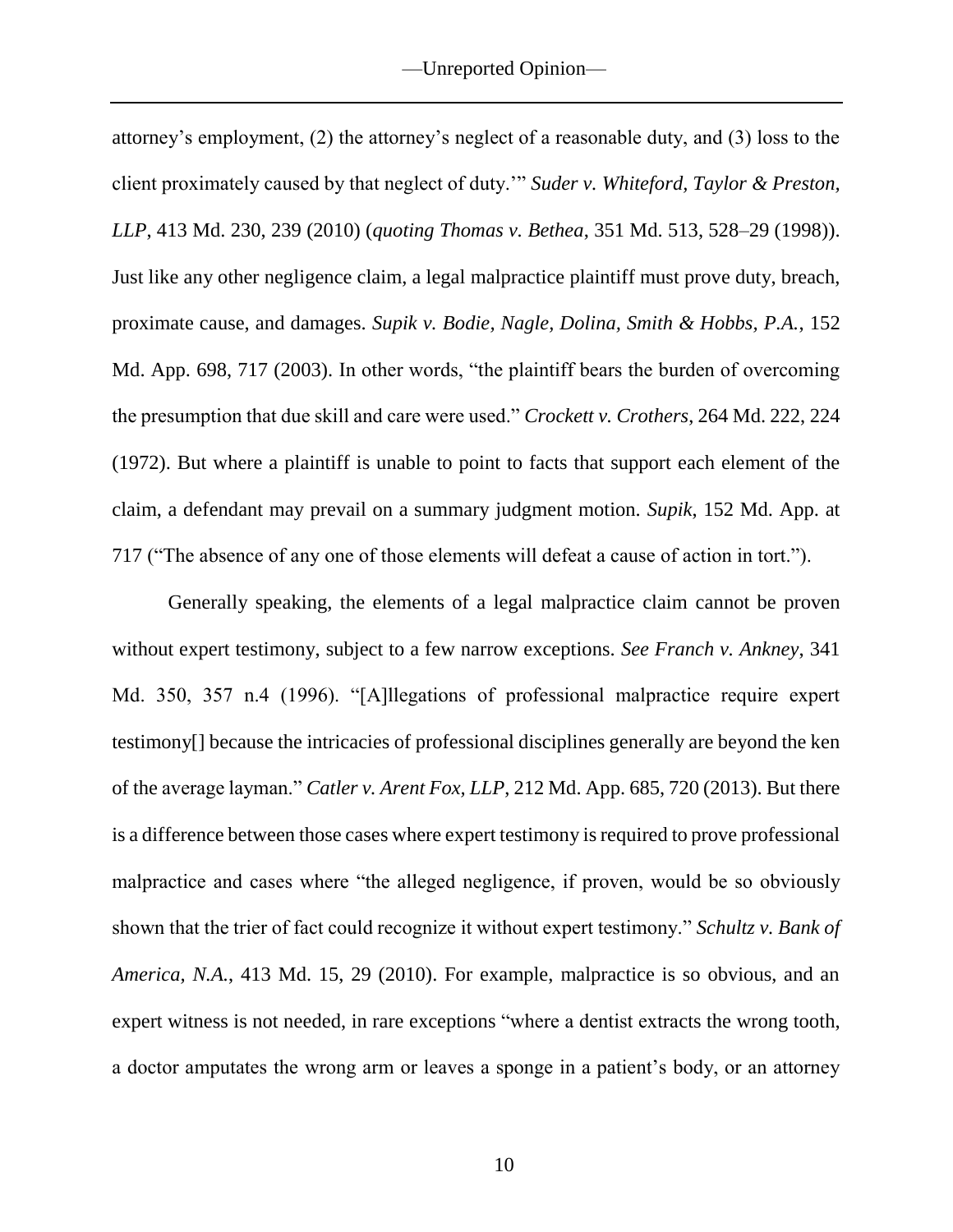fails to inform his client that he has terminated his representation of the client." *Id.*

Dr. Miller never offered expert testimony to support his malpractice claims in this case, but he argues that "each of the violations of the standard of care committed by Joyce must be classified as an example of the common knowledge exception, in which a plaintiff is not required to provide the court with expert witness testimony to prove negligence." He contends that all of the following are violations of the standard of care subject to the common law exception: (1) Mr. Joyce's failure to file an affidavit by an eyewitness to the discrimination against him; (2) Mr. Joyce's failure to present, through affidavit testimony of Ms. Dowling about the lemon placed on Dr. Miller's desk, an argument to the TRO court alleging corruption in the administrative appeal process; and (3) Mr. Joyce's failure to advise Dr. Miller that his retirement would deprive him of standing to sue the Board.

We disagree. These instances of alleged malpractice all raise issues of substantive, legal matters and professional conduct that would exceed the knowledge of the average lay juror. *See, e.g.*, *Taylor v. Feissner*, 103 Md. App. 356, 377 (1995) (expert testimony is "necessary to establish whether [the defendant attorney] exercised reasonable care in assessing the merits" of a legal theory and whether the attorney properly advised the client). In each of these instances, the context and the state of the record are important. It is not enough simply to say, for example, that there was a eyewitness who could have submitted an affidavit—Dr. Miller needed at summary judgment to create a dispute of material fact that the witness was real and credible, that Mr. Joyce knew she was real and credible, and, most importantly, that Mr. Joyce lacked a professionally reasonable reason not to proceed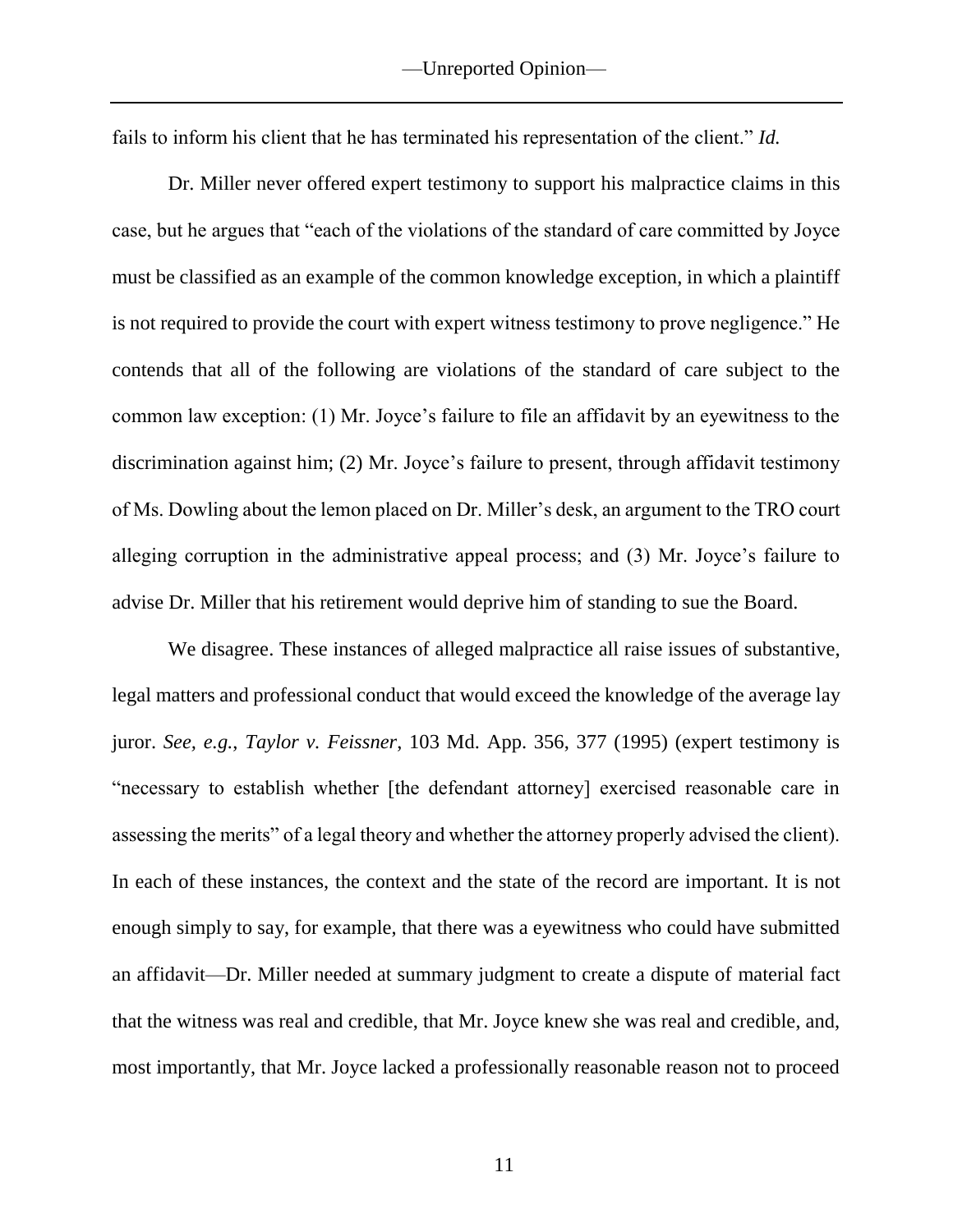as Dr. Miller now claims he should have. It is not enough for him to say that Mr. Joyce should have done something different than he did—as a malpractice plaintiff, Dr. Miller carried the burden of establishing the standard of care with expert testimony, and in not providing an expert, he failed to meet that burden. The circuit court concluded correctly that there was no evidence it was "more likely than not that [Dr. Miller] would have prevailed on the issue at trial," and granted summary judgment properly in favor of Mr. Joyce.

### **C. The Circuit Court Was Not Required To Grant Dr. Miller A Continuance.**

Dr. Miller asserts that the circuit court should have granted him a 30 or 45 day continuance so he could obtain an expert. He recognizes that he never asked for such a continuance, but he urges us to adopt a rule that a *pro se* plaintiff shall be given an additional 30-day or 45-day continuance to find an expert should the court find that he needs one. He says that the requirement that a plaintiff "in a malpractice case must provide the testimony of an expert witness to counter a motion for summary judgment . . . is unfair, discriminatory and probably unconstitutional." And he argues that a plaintiff such as himself "should not have to pay likely upwards of \$1000 (effectively 'a discriminatory filing fee') before he will be allowed to proceed with a malpractice claim."

We disagree, for several reasons. *First*, Dr. Miller didn't preserve this issue, because he never requested a continuance under Maryland Rule 2-508 in the circuit court. *Second*, even if he had asked for such a continuance, Rule 2-508 provides that "the trial shall not be continued or postponed on the ground that discovery has not yet been completed, except